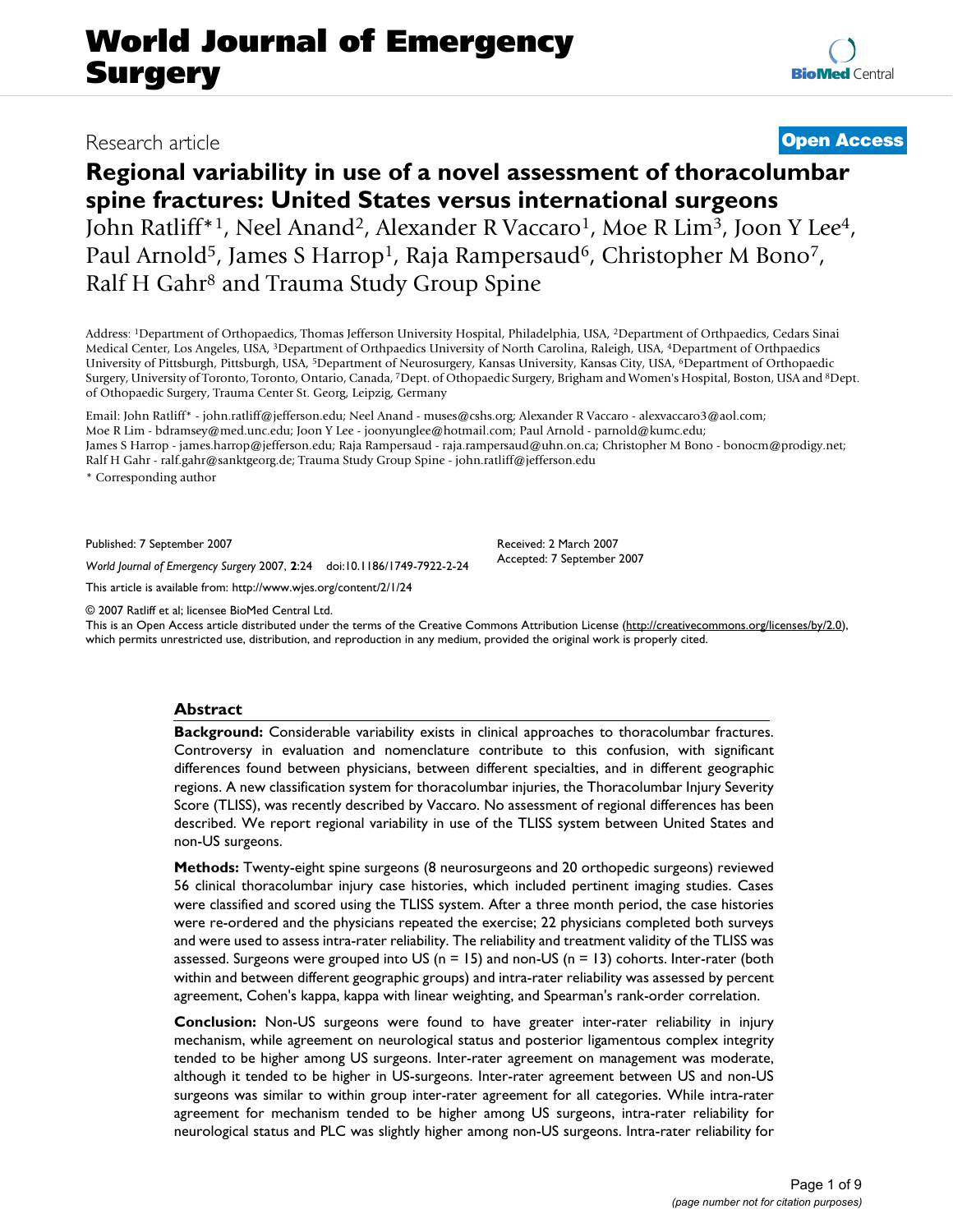management was substantial in both US and non-US surgeons. The TLISS incorporates generally accepted features of spinal injury assessment into a simple patient evaluation tool. The management recommendation of the treatment algorithm component of the TLISS shows good inter-rater and substantial intra-rater reliability in both non-US and US based spine surgeons. The TLISS may improve communication between health providers and may contribute to more efficient management of thoracolumbar injuries.

# **Background**

Controversy persists with regard to treatment of thoracolumbar injuries. The diagnosis and definition of clinically significant spinal instability remains unclear and poses a source of frequent disagreement in the literature. Some authors note good clinical outcomes with non-operative treatment of these injuries; prospective studies demonstrate that many thoracolumbar fractures may be successfully treated non-operatively, with no benefit gained from adding surgical stabilization [1-3]. Some patients, however, ultimately fail conservative treatment, developing symptomatic late deformity or instability. Modern operative techniques allow for restoration of normal spinal alignment, correction of instability, and decompression of neural elements. Determining prospectively which patients are prone to developing instability and hence might benefit from surgical treatment remains contentious [4].

Adding to confusion over patient selection, no consensus exists as to choice of treatment in thoracolumbar injuries. The therapeutic approach to these patients is hampered by lack of accepted nomenclature and of a useful and clinically valid classification system for these injuries. While numerous classification systems have been devised, each poses problems in implementation [5]. Many systems are overly complex, limiting their utility. Others omit important portions of standard clinical decision making. Most classification schema fail to suggest treatment options [6].

A recently described treatment algorithm may aid in treatment of these patients. The Thoracolumbar Injury Severity Score (TLISS) assesses injuries based on three criteria: the mechanism of injury based upon radiographic assessment, patient neurological status, and the integrity of the posterior ligamentous complex (PLC) [4]. TLISS was developed by a group of 40 spine experts from 15 trauma centers in the United States, Canada, Australia, Germany, Mexico, France, Sweden, India, and the Netherlands. Relevant literature on thoracolumbar trauma, classification, and treatment was reviewed. A classification scheme and treatment algorithm were described (Figures 1 and 2) [7- 9].

The TLISS algorithm has shown high initial treatment decision validity, with greater than 92% of surveyed surgeons agreeing with the algorithm's treatment recommendation (operative versus nonoperative) [10]. Initial testing showed poor reliability for the injury mechanism sub-score of the measure. Evaluation of early TLISS reliability assessments as well as surveys of the Spine Trauma Study Group led to modification of the protocol, with greater concentration upon injury morphology and deemphasis of injury mechanism. A separate system, the Thoracolumbar Injury Severity and Classification Score (TLICS), has been recently forwarded [10]. Good validity in different specialties and different training levels have been described, with similarly adequate reliability [2,11]. Validation across geographic boundaries has not been assessed.

Considerable geographic variation is consistently reported in surgical treatment of spinal disorders. A universal rating scale and treatment algorithm for thoracolumbar injuries must overcome these regional variabilities and demonstrate acceptable reliability and validity regardless of locale. We compare the inter- and intra-rater reliability of the TLISS within and between US and non-US surgeons. We demonstrate moderate to substantial reliability in the use of the scale and high treatment validity, as assessed by surgeon agreement with the algorithm's management recommendation. The TLISS is a promising tool in the evaluation of spine trauma patients.

# **Methods**

Forty-eight trauma spine surgeons, including both neurosurgeons and orthopedic surgeons, participated in a comprehensive review and analysis of historical and contemporary thoracolumbar injury classification schemes, eventually leading to development of the TLISS clinical tool [8-10].

In order to validate the management recommendations of the TLISS algorithm, a booklet of 56 thoracolumbar traumatic injury case studies was prepared. The case vignettes detailed the patient's age, description of the traumatic injury, and neurological exam. Imaging studies, including plain radiographs, CT, and MR (sagittal  $T_2$ -weighted images), were included. The cases were distributed to surgeons for classification and grading using the TLISS algorithm. The final severity score was used to determine the recommendation for nonoperative or operative treatment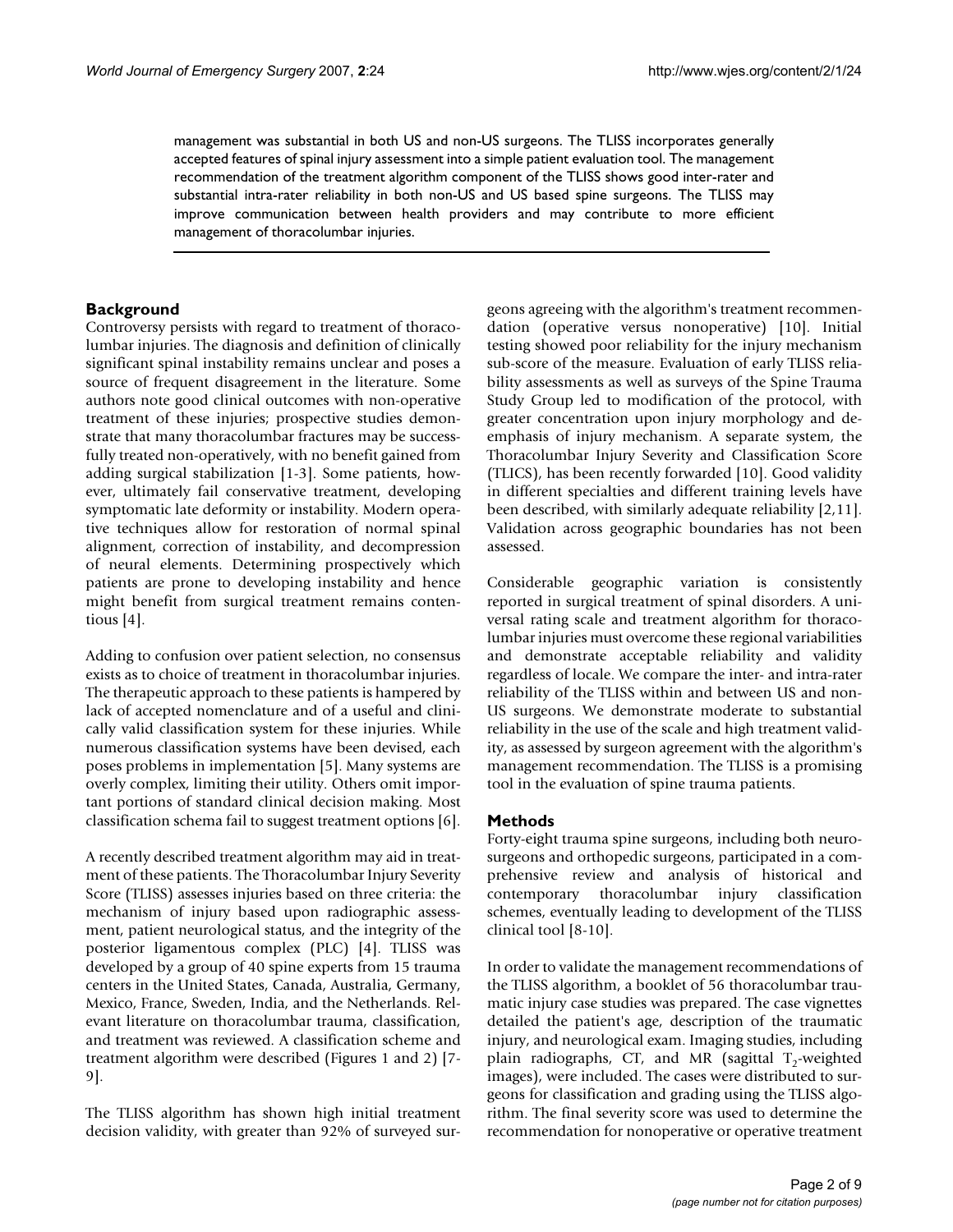

### **Figure 1**

Illustrative case of TLISS use. Patient is an 18 y/o male who presents after a motor vehicle accident. Representative sagittal (A), coronal (B) and axial (C) computed tomography images were obtained. A compression fracture with angular deformity at T5 combined with a significant rotational injury is evident. Only the highest scoring injury, the translational/rotational score, is used for morphology (3 points). CT imaging suggests posterior ligamentous disruption due to severity of rotational deformity at the fracture site, and a palpable step between spinous processes on physical exam confirmed PLC injury (3 points). The patient was neurologically intact (0 points). The comprehensive score of 6 suggests operative therapy. An intact patient with disrupted PLC favors a posterior approach in the treatment algorithm [6]. The patient was treated with a multilevel posterior stabilization and fusion.

according to the treatment algorithm described in Table 1. Twenty eight surgeons completed the vignettes. The results were analyzed to determine inter-rater reliability, and percent agreement with the final treatment recommendations.

Three months later, the numerical order of the cases was scrambled and pamphlets were redistributed. Twenty-two of the original 48 surgeons who participated in the development of the classification system completed both surveys. Their results were analyzed to determine intra-rater reliability. To assess possible regional differences in the validity and reliability of this system, physicians were grouped into US and non-US cohorts. The US cohort included surgeons from a variety of trauma centers. The international group included surgeons from Canada, Australia, Germany, Mexico, France, Sweden, India, and the Netherlands. The data were then analyzed using SPSS® and Analyze IT® software to determine percent agreement, unweighted Cohen's kappa, kappa with linear weighting, and Spearman's rank order correlation. The Cohen's kappa value was defined as the observer agreement (Pa) minus the chance agreement (Pc) divided by the maximum possible agreement that is not related to chance (1- Pc): kappa =  $(Pa - Pc)/(1-Pc)$ . The kappa values (Table 2) obtained may range from – 1.0 (complete disagreement) through 0 (chance agreement) to 1.0 (perfect agreement) [23]. A guideline for interpreting Cohen's kappa values is summarized in Table 2. For significance tests, all unweighted coefficients were converted into Fisher's zscores, and the difference in z-scores was divided by standard error. A level was set at 0.05 ( $\Delta Z/SE \ge 1.96$ ).

# **Results**

Inter- and intra-rater agreement between the cohorts is reviewed in Tables 3 and 4. General results of kappa scoring between the groups has been previously reviewed [10,12-14]. Non-US spine surgeons had greater inter-rater reliability on mechanism sub-score ( $p < 0.05$  as assessed by % agreement), while US surgeons had greater interrater reliability on neuro status ( $p < 0.05$  as assessed by % agreement and Spearman's r) and PLC integrity ( $p < 0.05$ as assessed by Spearman's r). Intergroup (between USA and international) reliability was similar to within group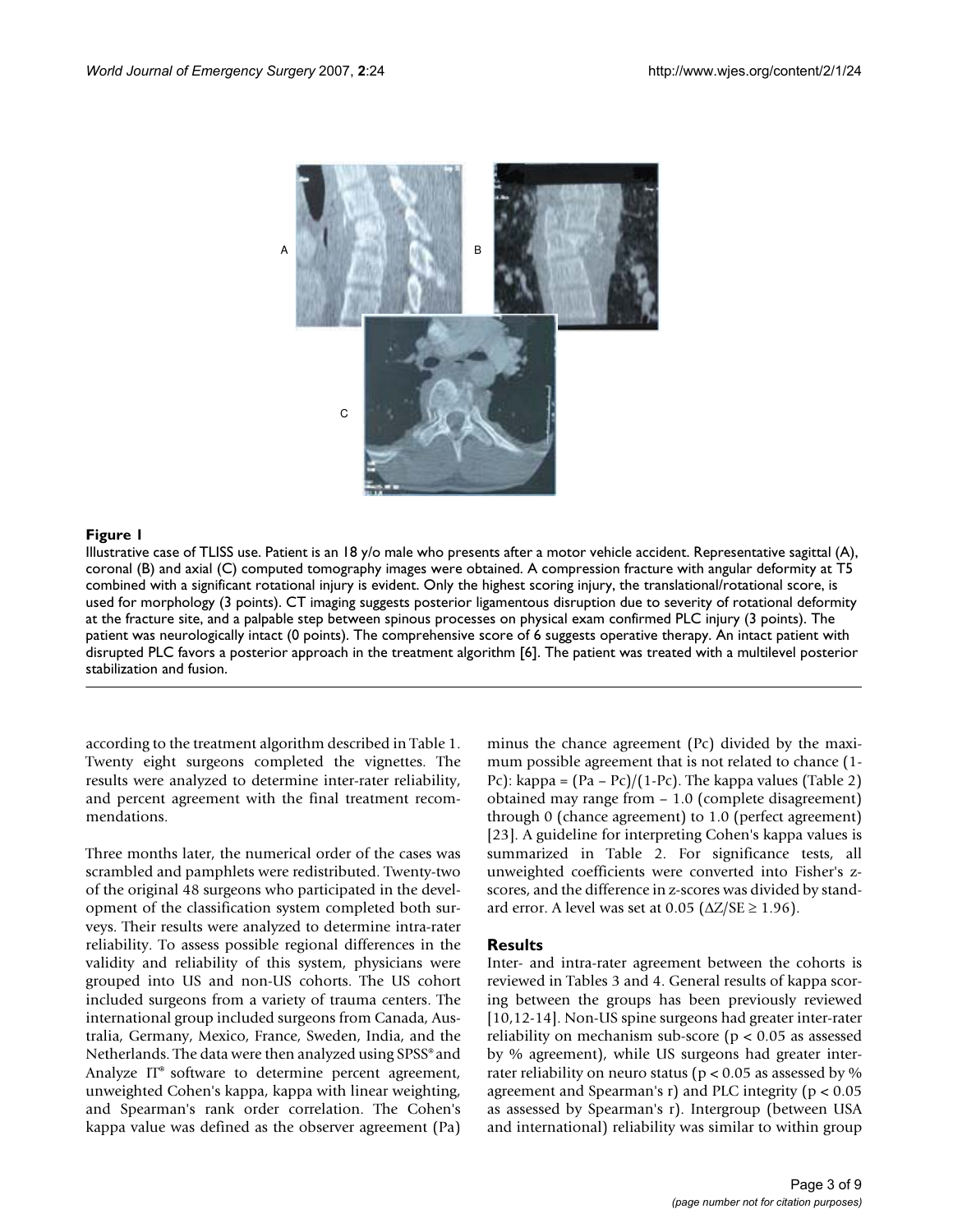

### **Figure 2**

Second illustrative case of TLISS use. Patient is a 21 y/o male who presents after a motor vehicle accident. The patient was neurologically intact. Representative sagittal (A) and axial (B) computed tomography and sagittal T2-weighted magnetic resonance images (C) were obtained. A compression fracture with compromise of the superior endplate of L1 is found. Nondisplaced laminar fractures were present in the posterior elements bilaterally (Figure 2 A, white arrow). MRI imaging showed increased signal in the interspinous space, possibly indicating ligamentous injury and confirming involvement of posterior spinal elements. The patient receives one point for the compression fracture and an additional point for burst characteristics (posterior bony fractures). MRI suggests posterior ligamentous disruption (2 points). The patient was neurologically intact (0 points). The comprehensive score of 4 suggests either operative therapy or external orthosis may be used. We chose conservative treatment in this case.

inter-rater reliability in all parts of the TLISS scoring, indicating that the two groups agreed about as often as individual members within each cohort agreed amongst themselves.

Absolute inter-rater agreement among non-US surgeons on the final TLISS score was greater ( $p < 0.05$ ), but total TLISS scores better correlated among US surgeons (p < 0.05) (Table 3). With regard to the algorithm's final recommendation for treatment (operative vs. non-operative), inter-rater agreement within the US physician group and non-US group was 75.7% (Cohen's kappa .561) and 72.3% (Cohen's kappa .506), respectively (Table 3). Interrater agreement on management between the groups was 74.2% (Cohen's kappa .536). Between the two groups, greatest agreement was found in assessment of neurological status (96.3% agreement, Cohen's kappa .936) (Table 3).

Intra-rater agreement was higher among US surgeons on mechanism, whereas intra-rater agreement was higher among non-US surgeons for neurological status, PLC integrity, and total TLISS score. These differences reached statistical significance as assessed by % agreement for mechanism and neurological status. Differences in intrarater correlation reached statistical significance on neurological status, PLC, and total TLISS (Table 4). Intra-rater reliability on management in the two cohorts was similar, with 78.8% intra-rater agreement in US surgeons (Cohen's kappa .62) and 77.6% in non-US surgeons (Cohen's kappa .61). US surgeons agreed with the management recommendation of the TLISS in 93.4% of the cases and non-US surgeons agreed with the algorithm in 91.3% of the cases.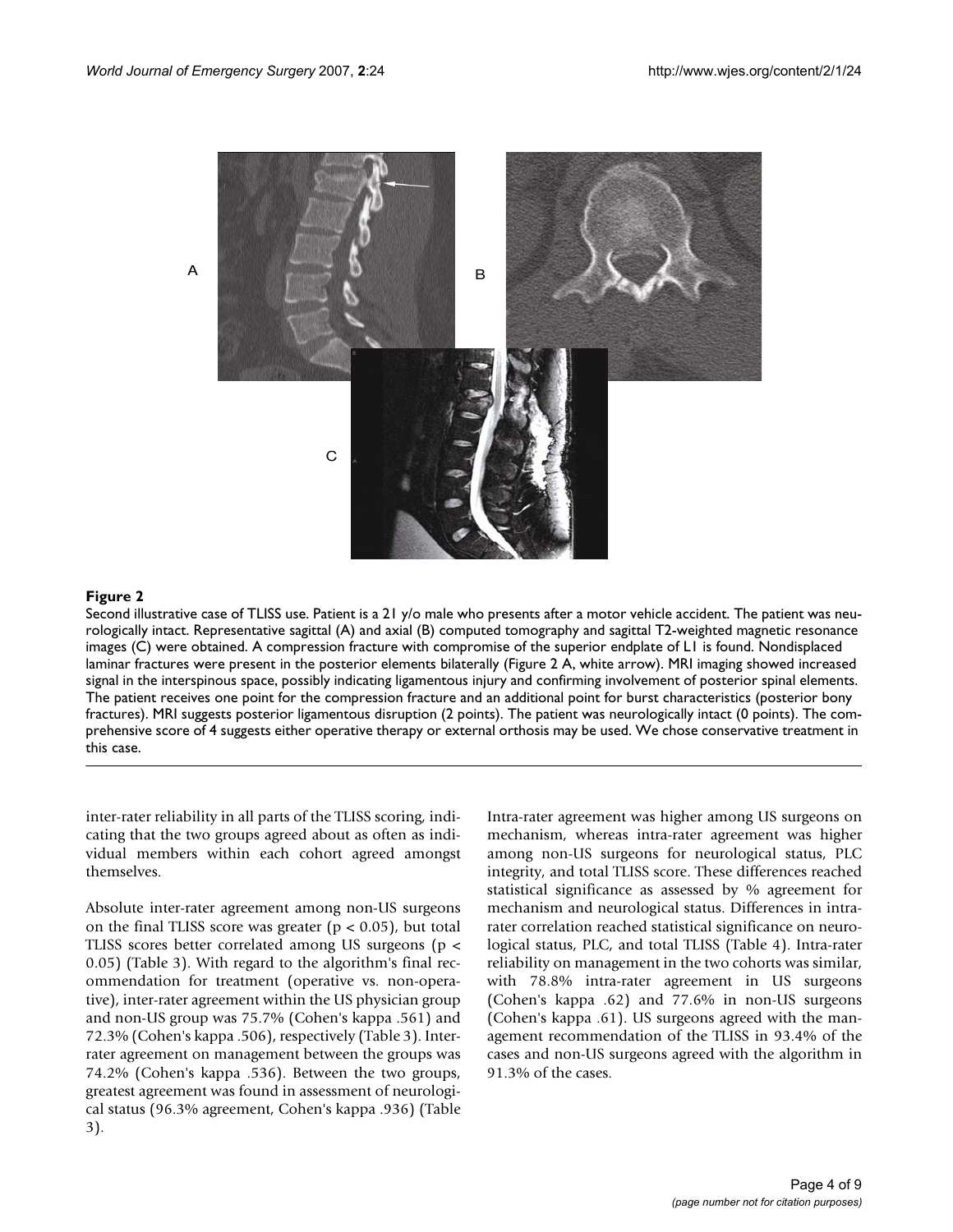**Table 1: Management and choice of approach**

| <b>Management</b>               |                                     | <b>Points</b>         |  |
|---------------------------------|-------------------------------------|-----------------------|--|
| Nonoperative                    |                                     | Less than 3           |  |
| Nonoperative or Operative       | 4                                   |                       |  |
| Operative                       | Greater than 4                      |                       |  |
|                                 | <b>Operative Approach Algorithm</b> |                       |  |
| <b>Neurological Status</b>      | <b>PLC</b> Intact                   | <b>PLC Disrupted</b>  |  |
| Intact                          | Posterior approach                  | Posterior approach    |  |
| Root Injury                     | Posterior approach                  | Posterior approach    |  |
| Incomplete cord or cauda equina | Anterior approach                   | Combined              |  |
| Complete cord or cauda equina   | Posterior or combined               | Posterior or combined |  |

Summation of the TLISS points are referred to a management algorithm illustrated above. If the summation is less than 3 points than typically nonoperative treatment is suggested, points greater then 5 suggest severe instability and the need for operative treatment. In addition a summation of four pints required further analysis on the patient concurrent modifiers and medical comorbidities. Taken from Vaccaro AR, Lehman RA, et al. and Harrop J, Vaccaro AR, et al [8,21].

# **Discussion**

#### *Thoracolumbar classification schema*

Initial attempts at thoracolumbar fracture classification were made by Bohler in 1930, who classified fractures into five injury types based on anatomic appearance and mechanism [12]. The modern era of fracture classification benefited greatly from availability of CT scanning; advances in imaging led Denis to develop a three-column model of spinal stability, modifying the two-column approach of Holdsworth and Louis [7,15]. Magerl et al. forwarded the AO classification, using a mechanistic approach to divide fractures into a total of 53 potential patterns based upon 3 injury categories and 3 tiers of subcatagorization [16]. A separate load-sharing classification of spinal injury has also been described [17].

The most commonly used systems are Denis' three-column model of spinal stability and the AO classification. Both have significant problems. The AO system has poor inter- and intra-observer agreement [6,9]. Use of 53 different fracture patterns is unwieldy and appears counterintuitive. This makes routine clinical use of the scale impractical. The Denis system may oversimplify complex

**Table 2: Interpretation of kappa statistics [23]**

| Kappa         | <b>Agreement</b>           |
|---------------|----------------------------|
| $\leq 0$      | Less than chance agreement |
| $0.01 - 0.20$ | Slight agreement           |
| $0.21 - 0.40$ | Fair agreement             |
| $0.41 - 0.60$ | Moderate agreement         |
| $0.61 - 0.80$ | Substantial agreement      |
| $0.81 - 0.99$ | Nearly perfect agreement   |
|               |                            |

fractures, and may not accurately assess need for operative intervention [12].

#### *TLISS clinical algorithm*

The TLISS clinical algorithm assesses thoracolumbar injuries based upon three accepted clinical decision making criteria: 1. Mechanism of injury as determined by imaging studies, 2. Integrity of the PLC, and 3. Patient neurological status. These criteria were thought to be independent predictors of patient clinical outcome. Subgroups for scoring were developed within each component. Points are assigned in the treatment algorithm cumulatively for each criterion. Final recommendation for treatment is based upon final injury score (1 and 2).

#### *Mechanism of injury*

The mechanism of injury describes fracture pattern based upon three general descriptions, similar to the AO thoracolumbar injury classification: 1. compression, 2. translation/rotation, and 3. distraction (Table 5). Angulation at the fracture site for compression injuries indicates greater instability, and separately may add 1 point to final TLICS score. Complex fractures may combine more than one of the three basic morphologic elements. In these cases, only the highest category is scored.

### *Integrity of the PLC*

The PLC is composed of the ligamentum flavum, the facet joint capsules, and the interspinous and superspinous ligaments. The PLC is quantified in the TLICS as intact, indeterminate, or disrupted (Table 5). Imaging via MRI, CT, plain films, and physical exam (detecting a palpable gap between spinous processes) are used to evaluate the PLC.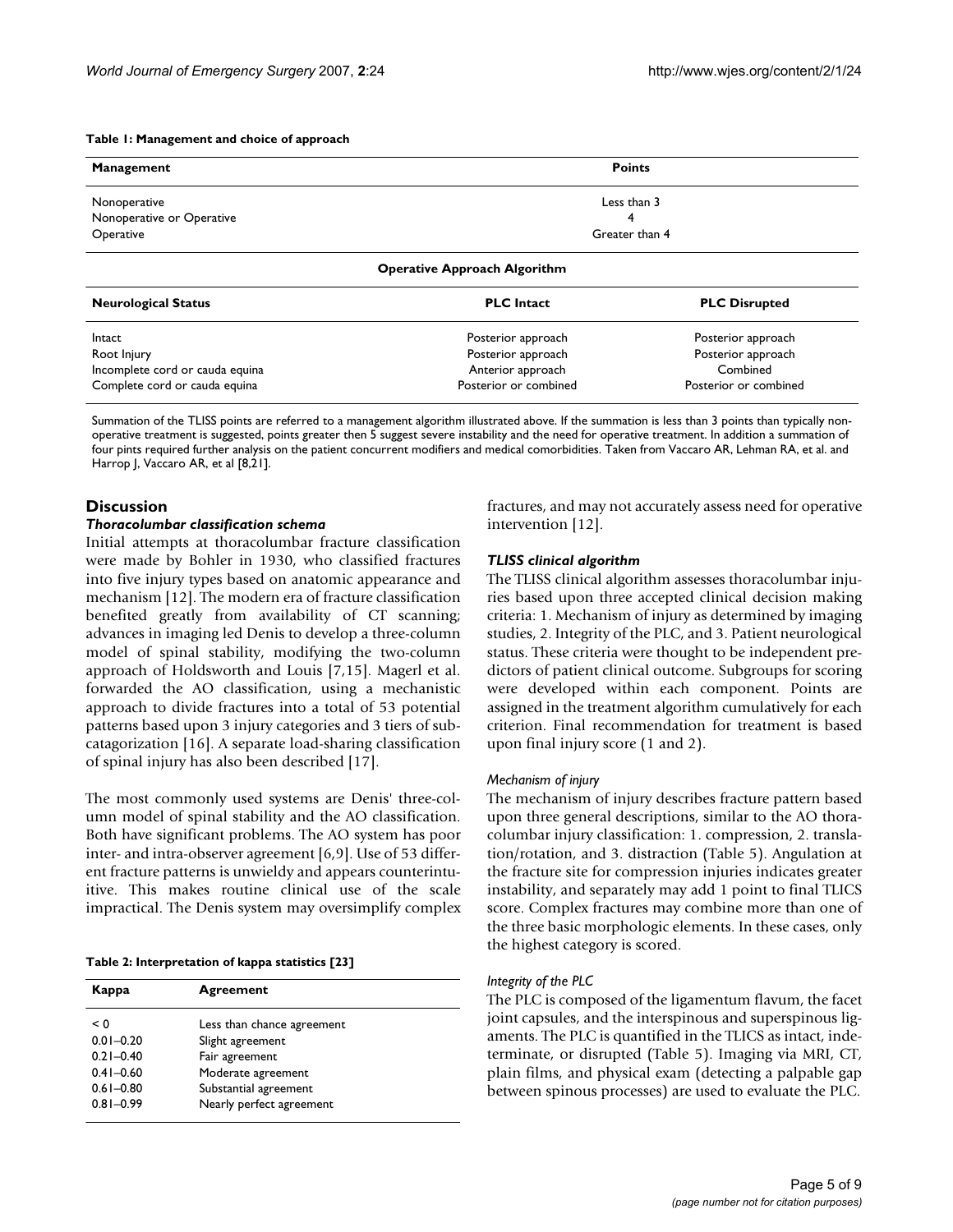#### **Table 3: US versus non-US inter-rater agreement**

|                                | <b>Percent Agreement</b> | Cohen's Kappa              | Weighted Kappa | <b>Spearman's Rank Order</b> |
|--------------------------------|--------------------------|----------------------------|----------------|------------------------------|
|                                | Mechanism                |                            |                |                              |
| USA (Within Group)             | 47.2                     | 0.262                      | 0.276          | 0.376                        |
| Non-USA (Within Group)         | $55.7*$                  | 0.351                      | 0.300          | 0.362                        |
| Between USA and Non-USA        | 52.1                     | 0.313                      | 0.297          | 0.38                         |
|                                |                          | <b>Neurological Status</b> |                |                              |
| USA (Within Group)             | 97.9*                    | 0.963                      | 0.976          | 0.988*                       |
| Non-USA (Within Group)         | 94.9                     | 0.911                      | 0.958          | 0.981                        |
| Between USA and Non-USA        | 96.3                     | 0.936                      | 0.967          | 0.984                        |
|                                |                          | <b>PLC</b> Integrity       |                |                              |
| USA (Within Group)             | 62.1                     | 0.373                      | 0.464          | $0.551*$                     |
| Non-USA (Within Group)         | 60.6                     | 0.336                      | 0.425          | 0.503                        |
| Between USA and Non-USA        | 61.8                     | 0.361                      | 0.45           | 0.532                        |
|                                | <b>Total TLISS</b>       |                            |                |                              |
| USA (Within Group)             | 31.8                     | 0.23                       | 0.532          | $0.719*$                     |
| Non-USA (Within Group)         | $36.9*$                  | 0.28                       | 0.528          | 0.697                        |
| Between USA and Non-USA        | 35.5                     | 0.267                      | 0.538          | 0.713                        |
|                                |                          |                            | Management     |                              |
| USA (Within Group)             | $75.7*$                  | 0.561                      | 0.516          | $0.541*$                     |
| Non-USA (Within Group)         | 72.3                     | 0.506                      | 0.462          | 0.487                        |
| <b>Between USA and Non-USA</b> | 74.2                     | 0.536                      | 0.498          | 0.527                        |

Inter-Rater agreement within and between USA and non-USA surgeons.

 $*_\text{p}$  < 0.05 for difference between USA and non-USA surgeons. For significance tests, all unweighted coefficients were converted into Fisher's z-scores, and the difference in zscores was divided by standard error. A level was set at 0.05 (∆Z/SE ≥ 1.96).

*Neurological status*

Presence or absence of neurological deficit is an independent indicator of the severity of thoracolumbar injury. More severe injuries merit higher scores, with incomplete spinal cord and cauda equina injuries scoring highest in the algorithm (Table 5).

The injury score is obtained via summation of individual elements. A cumulative score of 3 or less suggests a nonoperative injury, while a score of 5 or greater suggests surgical intervention may be necessary (Table 1). Scores of 4 are indeterminate, and may be treated surgically or conservatively [4,6,12]. Illustrative cases are reviewed in Figures 1 and 2.

#### *Reliability and validity of the TLISS*

The TLISS scale has been evaluated for both inter- and intra-rater reliability. Acceptable reliability was found and surgeons agreed with the algorithm's treatment recommendation in greater than 90% of cases [10]. These findings indicate the scale produces internally reliable ratings of injury severity and treatment recommendations that are valid with respect to the rating surgeons' clinical approaches [10]. Substantial reliability has been previously demonstrated within a variety of specialties and training levels, including spine fellows, attending spine surgeons, neurologists, and physiatry physicians [13]. Greater than 90% of surgeons in each specialty were found to agree with the TLISS management recommendations [14], and the same trend of outstanding construct validity is reported here when comparing US and non-US surgeons.

In contradistinction to other classification schemes, the TLISS has demonstrated acceptable intra- and inter-rater reliability and appears usable across specialty boundaries. This manuscript is the first to assess geographic differences in approach to thoracolumbar injuries using the TLISS assessment tool.

#### *Geography and spine surgery*

As noted by Seidenwurm, "medicine is evidently a local phenomenon" [18]. Geographic influences on choice of surgical and medical therapies are significant. Geographic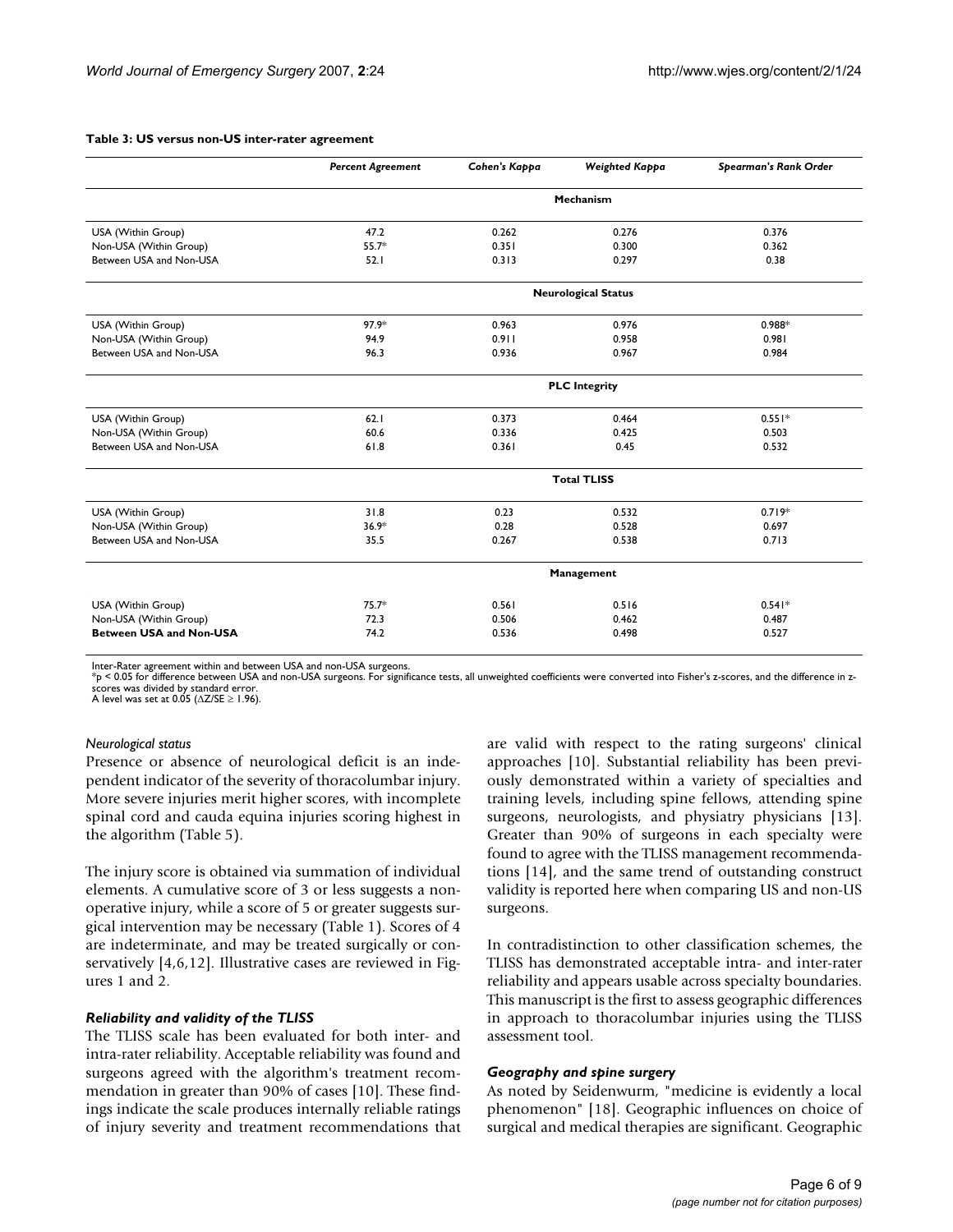|            | <b>Percent Agreement</b> | Cohen's Kappa | Weighted Kappa             | <b>Spearman's Rank Order</b> |
|------------|--------------------------|---------------|----------------------------|------------------------------|
|            |                          |               | Mechanism                  |                              |
| <b>USA</b> | $62.2*$                  | 0.454         | 0.465                      | 0.561                        |
| Non-USA    | 56.0                     | 0.398         | 0.519                      | 0.605                        |
|            |                          |               | <b>Neurological Status</b> |                              |
| <b>USA</b> | 87.6                     | 0.781         | 0.803                      | 0.825                        |
| Non-USA    | $96.2*$                  | 0.933         | 0.956                      | $0.982*$                     |
|            |                          |               | <b>PLC</b> Integrity       |                              |
| <b>USA</b> | 67.4                     | 0.455         | 0.519                      | 0.578                        |
| Non-USA    | 69.7                     | 0.507         | 0.610                      | $0.685*$                     |
|            |                          |               | <b>Total TLISS</b>         |                              |
| <b>USA</b> | 43.3                     | 0.354         | 0.588                      | 0.726                        |
| Non-USA    | 41.4                     | 0.342         | 0.658                      | $0.825*$                     |
|            |                          |               | Management                 |                              |
| <b>USA</b> | 78.8                     | 0.617         | 0.582                      | 0.604                        |
| Non-USA    | 77.6                     | 0.610         | 0.577                      | 0.609                        |

#### **Table 4: US versus non-US intra-rater agreement**

Intra-Rater agreement within USA and non-USA surgeons.

 $*_\text{p}$  < 0.05 for difference between USA and non-USA surgeons. For significance tests, all unweighted coefficients were converted into Fisher's z-scores, and the difference in zscores was divided by standard error. A level was set at 0.05 (∆Z/SE ≥ 1.96).

location consistently predicts yearly rates of spine surgery [19]. Authors have noted that rates of back surgery in the United States are 40% higher than other countries, and five-fold higher than comparable rates in England and Scotland. Rates of surgery are noted to increase linearly with supply of orthopedic and neurosurgical spine surgeons [8].

Other authors have noted significant regional differences in availability and utilization of medical imaging, and correlated these findings with rates of elective spinal surgery [18,20]. Similar geographic variation occurs in coronary artery bypass graft procedures, general orthopedic procedures, and medical treatment of acute myocardial infarction [11]. Parallel findings in systems without financial incentive for clinical productivity would seem to indicate an intrinsic regional variability in health care use [21,22]. Geographic variation also is found in development and adoption of new technology [23].

Geographic differences persist in evaluation and management of traumatic injuries. In a multi-center review of traumatic spine injuries, no consensus was found as to optimal surgical timing [24]. Treatment approach, including imaging, seemed to vary by research site [24]. For the TLISS to be a useful paradigm for assessment and management of thoracolumbar injury, it must bridge these significant geographic differences in approach to spinal pathology. The system must demonstrate adequate international reliability.

# *Domestic versus international reliability and validity of the TLISS*

We compared reliability and validity of the TLISS in US and non-US surgeons, assessing both inter- and intra-rater reliability. Results are reviewed in Tables 3 and 4. Interrater agreement on management within the US physician group and non-US group was 75.7% and 72.3, respectively. Overall correlation on management between the groups was 74.2%, indicating adequate validity of the measure. The TLISS provides reliable and valid initial treatment recommendations, irrespective of rater geography.

These and similar results have lead to a recent modification of the TLISS system [6]. Inferring the mechanism of injury from initial imaging modalities may be difficult. In fact, this is the least reliable sub-score among both US and non-US surgeons. Hence, injury morphology has been substituted for injury mechanism. Injury morphology is based simply upon the appearance of the fracture or dislocation on imaging studies (plain film, CT, or MRI). The STSG has also endeavored to increase the reliability of the PLC sub-score. To this end, a series of studies have been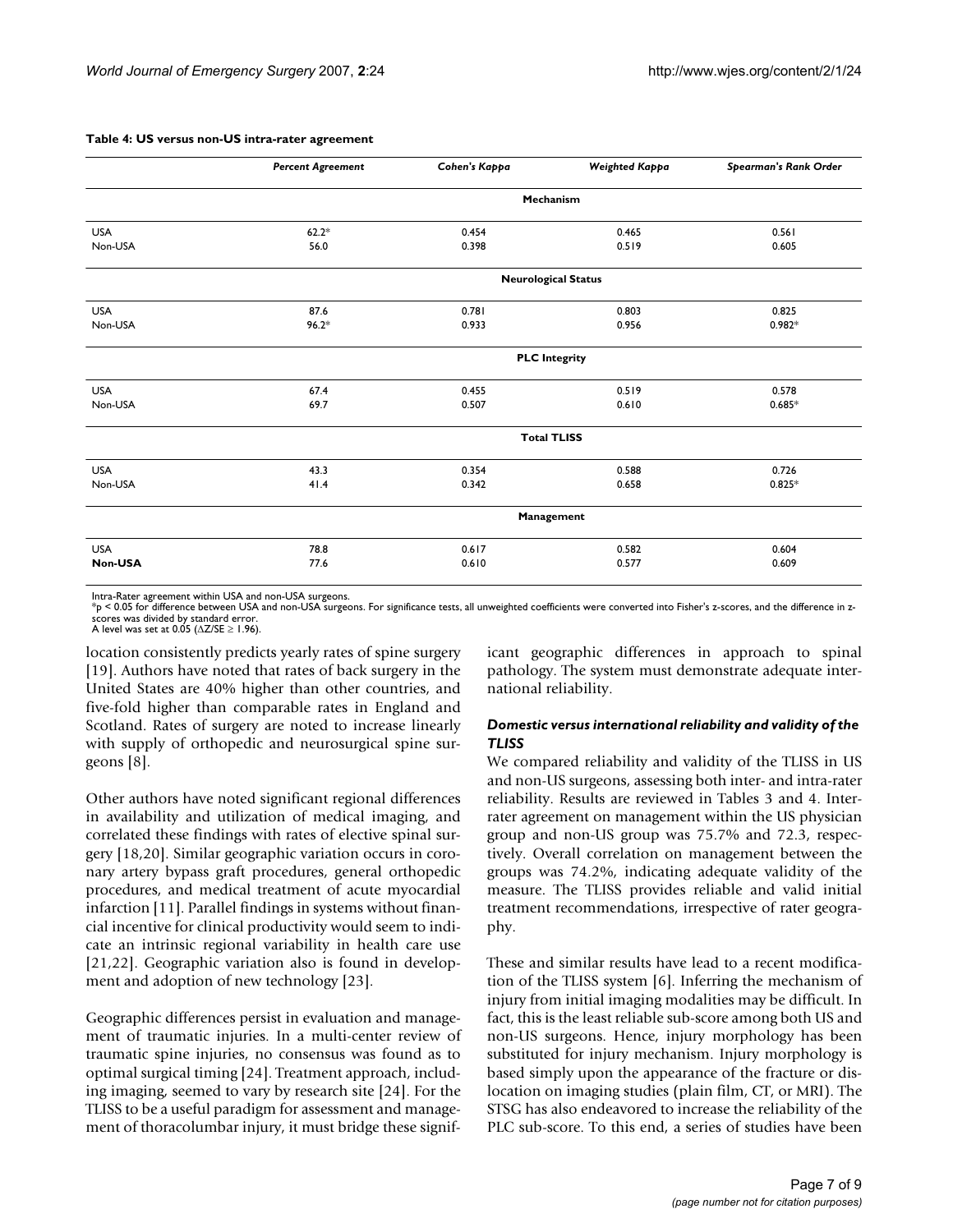|  | Table 5: Thoracolumbar injury severity score (TLISS) |  |  |  |  |
|--|------------------------------------------------------|--|--|--|--|
|--|------------------------------------------------------|--|--|--|--|

| Mechanism                                             | Qualifier               | <b>Points</b> |
|-------------------------------------------------------|-------------------------|---------------|
| Compression                                           | None                    |               |
| Compression                                           | Lateral Angulation >15° |               |
| Compression                                           | Burst                   |               |
| Translational/Rotational                              |                         | 3             |
| Distraction                                           |                         | 4             |
| Neurological Exam                                     | Qualifier               | <b>Points</b> |
| Intact                                                |                         | 0             |
| Nerve Root                                            |                         | 2             |
| Cord, conus medullaris                                | Incomplete              | 3             |
| Cord, conus medullaris                                | Complete                | 2             |
| Cauda Equina                                          |                         | 3             |
| <b>Integrity of the Posterior Ligamentous Complex</b> |                         | <b>Points</b> |
| Intact                                                |                         | 0             |
| Injury Suspected/Indeterminate                        |                         | 2             |
| Injured                                               |                         | 3             |
|                                                       |                         |               |

Thoracolumbar injury severity score (TLISS) illustrating three major categories of mechanism of injury, neurological involvement and posterior ligamentous complex with associated grading points. Taken from Harrop J, Vaccaro AR, et al [8].

undertaken to clearly define the principle indicators of PLC disruption on MRI. These definitions will be included in a revised classification system. This revised classification system is termed the Thoracolumbar Injury Classification and Severity Score (TLICS). Only the most severe (highest total points) injury morphology category is included in the scoring. Compression morphology garners 1 point, and an additional point is assigned for burst morphology. Three points are assigned for a translational/ rotational morphology and 4 points for a distraction morphology. The descriptive "distraction" is only applied if there is objective imaging evidence of distraction present. Scores of the morphology subgroups are not additive if multiple morphologies are present. Studies are underway to further develop and validate this classification system.

# **Conclusion**

Controversy persists in management of thoracolumbar injuries. The TLISS clinical algorithm offers assessment of injury stability and aids in making treatment decisions. The scale has shown adequate reliability between and within different specialties. We show reliability and validity of the TLISS scale across geographic boundaries, comparing US and non-US surgeons. Differences between these broad geographic groups were subtle, with interrater reliability between groups similar to reliability within groups. This suggests that the TLISS may help unifying clinical decision making in thoracolumbar trauma.

# **Competing interests**

The author(s) declare that they have no competing interests.

# **Authors' contributions**

JR assembled cases for review and led the manuscript preparation effort the manuscript. NA participated in writing the manuscript and interpreting the results of the reliability data. AR conceived of and designed the study, and led the development of the TLISS. ML assisted in data analysis and manuscript preparation, including writing of the methods section. JL led data collection and analysis and assisted in manuscript preparation. PA performed the literature review and assisted in manuscript preparation. JH was a leader in the development of the TLISS and wrote the discussion section of the paper. RR was a leader in the development of the TLISS and assisted in manuscript preparation. CB was a leader in the development of the TLISS and assisted in manuscript preparation. RG was a leader in the development of the TLISS and drove European participation in this project. The entire STSG participated in the evolution of this classification system and served as case raters for this reliability study. All authors reviewed and approved of the final manuscript.

### **Acknowledgements**

The development of the TLISS and TLICS systems was a collaborative effort by members of the Spine Trauma Study Group®. This work was supported, in part, by an unrestricted educational and research grant by Medtronic Sofamor Danek, Memphis, TN.

#### **References**

- 1. Agus H, Kayali C, Arslantas M: **[Nonoperative treatment of burst](http://www.ncbi.nlm.nih.gov/entrez/query.fcgi?cmd=Retrieve&db=PubMed&dopt=Abstract&list_uids=15168239)[type thoracolumbar vertebra fractures: clinical and radio](http://www.ncbi.nlm.nih.gov/entrez/query.fcgi?cmd=Retrieve&db=PubMed&dopt=Abstract&list_uids=15168239)[logical results of 29 patients.](http://www.ncbi.nlm.nih.gov/entrez/query.fcgi?cmd=Retrieve&db=PubMed&dopt=Abstract&list_uids=15168239)** *Eur Spine J* 2005, **14(6):**536-540.
- 2. Kelly RP Whitesides TE Jr.: **[Treatment of lumbodorsal fracture](http://www.ncbi.nlm.nih.gov/entrez/query.fcgi?cmd=Retrieve&db=PubMed&dopt=Abstract&list_uids=5646292)[dislocations.](http://www.ncbi.nlm.nih.gov/entrez/query.fcgi?cmd=Retrieve&db=PubMed&dopt=Abstract&list_uids=5646292)** *Annals of Surgery* 1968, **167:**705-717.
- 3. Wood K, Buttermann G, Mehbod A, Garvey T, Jhanjee R, Sechriest V, Butterman G: **[Operative compared with nonoperative](http://www.ncbi.nlm.nih.gov/entrez/query.fcgi?cmd=Retrieve&db=PubMed&dopt=Abstract&list_uids=12728024) treatment of a thoracolumbar burst fracture without neuro[logical deficit. A prospective, randomized study.\[see com](http://www.ncbi.nlm.nih.gov/entrez/query.fcgi?cmd=Retrieve&db=PubMed&dopt=Abstract&list_uids=12728024)ment][erratum appears in J Bone Joint Surg Am. 2004 [Jun;86-A\(6\):1283\].](http://www.ncbi.nlm.nih.gov/entrez/query.fcgi?cmd=Retrieve&db=PubMed&dopt=Abstract&list_uids=12728024)** *J Bone Joint Surg Am* 2003, **85-A(5):**773-781.
- 4. Vaccaro AR, Zeiller SC, Hulbert RJ, Anderson PA, Harris M, Hedlund R, Harrop J, Dvorak M, Wood K, Fehlings MG, Fisher C, Lehman RA Jr., Anderson DG, Bono CM, Kuklo T, Oner FC: **[The thoracolum](http://www.ncbi.nlm.nih.gov/entrez/query.fcgi?cmd=Retrieve&db=PubMed&dopt=Abstract&list_uids=15905761)[bar injury severity score: a proposed treatment algorithm.](http://www.ncbi.nlm.nih.gov/entrez/query.fcgi?cmd=Retrieve&db=PubMed&dopt=Abstract&list_uids=15905761)** *J Spinal Disord Tech* 2005, **18(3):**209-215.
- 5. Wood KB, Khanna G, Vaccaro AR, Arnold PM, Harris MB, Mehbod AA: **[Assessment of two thoracolumbar fracture classification](http://www.ncbi.nlm.nih.gov/entrez/query.fcgi?cmd=Retrieve&db=PubMed&dopt=Abstract&list_uids=15995107) [systems as used by multiple surgeons.](http://www.ncbi.nlm.nih.gov/entrez/query.fcgi?cmd=Retrieve&db=PubMed&dopt=Abstract&list_uids=15995107)** *J Bone Joint Surg Am* 2005, **87(7):**1423-1429.
- 6. Vaccaro AR Lehman RA, Hurlbert RJ, Anderson PA, Harris M, Hedlund R, Harrop J, Dvorak M, Wood K, Fehlings MG, Fisher C, Zeiller SC, Anderson DG, Bono CM, Stock GH, Brown AK, Kuklo T, Oner FC: **[A new classification of thoracolumbar injuries: The](http://www.ncbi.nlm.nih.gov/entrez/query.fcgi?cmd=Retrieve&db=PubMed&dopt=Abstract&list_uids=16227897) [importance of injury morphology, the integrity of the poste](http://www.ncbi.nlm.nih.gov/entrez/query.fcgi?cmd=Retrieve&db=PubMed&dopt=Abstract&list_uids=16227897)[rior ligamentous complex, and neurologic status.](http://www.ncbi.nlm.nih.gov/entrez/query.fcgi?cmd=Retrieve&db=PubMed&dopt=Abstract&list_uids=16227897)** *Spine* 2005, **30:**2325-2333.
- 7. Denis F: **[The three-column spine and its significance in the](http://www.ncbi.nlm.nih.gov/entrez/query.fcgi?cmd=Retrieve&db=PubMed&dopt=Abstract&list_uids=6670016) [classification of acute thoracolumbar spinal injuries.](http://www.ncbi.nlm.nih.gov/entrez/query.fcgi?cmd=Retrieve&db=PubMed&dopt=Abstract&list_uids=6670016)** *Spine* 1983, **8:**817-831.
- 8. Cherkin DC, Deyo RA, Loeser JD, Bush T, Waddell G: **[An interna](http://www.ncbi.nlm.nih.gov/entrez/query.fcgi?cmd=Retrieve&db=PubMed&dopt=Abstract&list_uids=8073310)[tional comparison of back surgery rates.](http://www.ncbi.nlm.nih.gov/entrez/query.fcgi?cmd=Retrieve&db=PubMed&dopt=Abstract&list_uids=8073310)** *Spine* 1994, **19(11):**1201-1206.